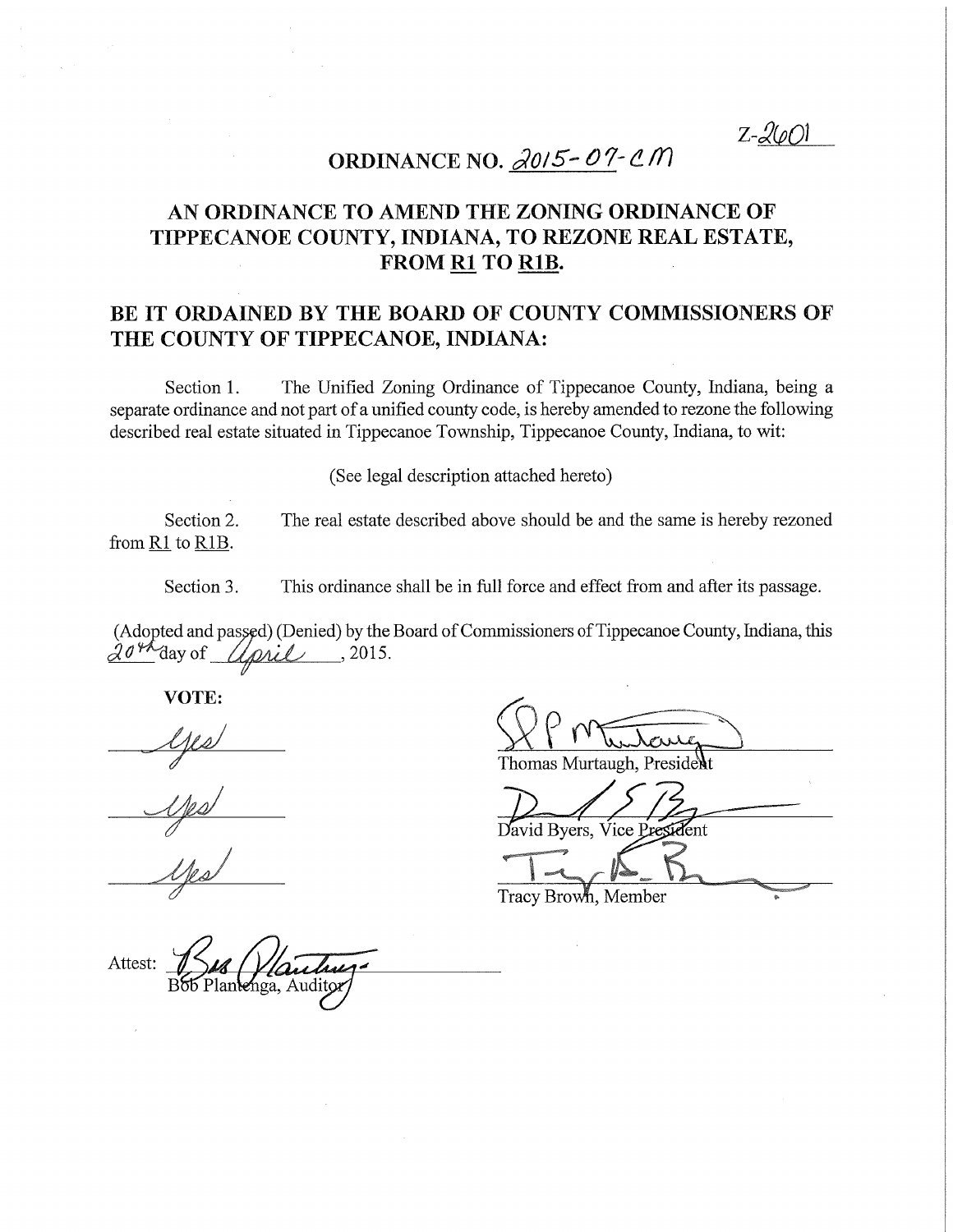# SCANNED

 $\beta$  (a)  $\hat{\mathbf{v}}$ 

 $\bar{\mathbf{v}}$ 

 $\hat{\mathcal{E}}$ 

 $\tilde{\boldsymbol{\beta}}$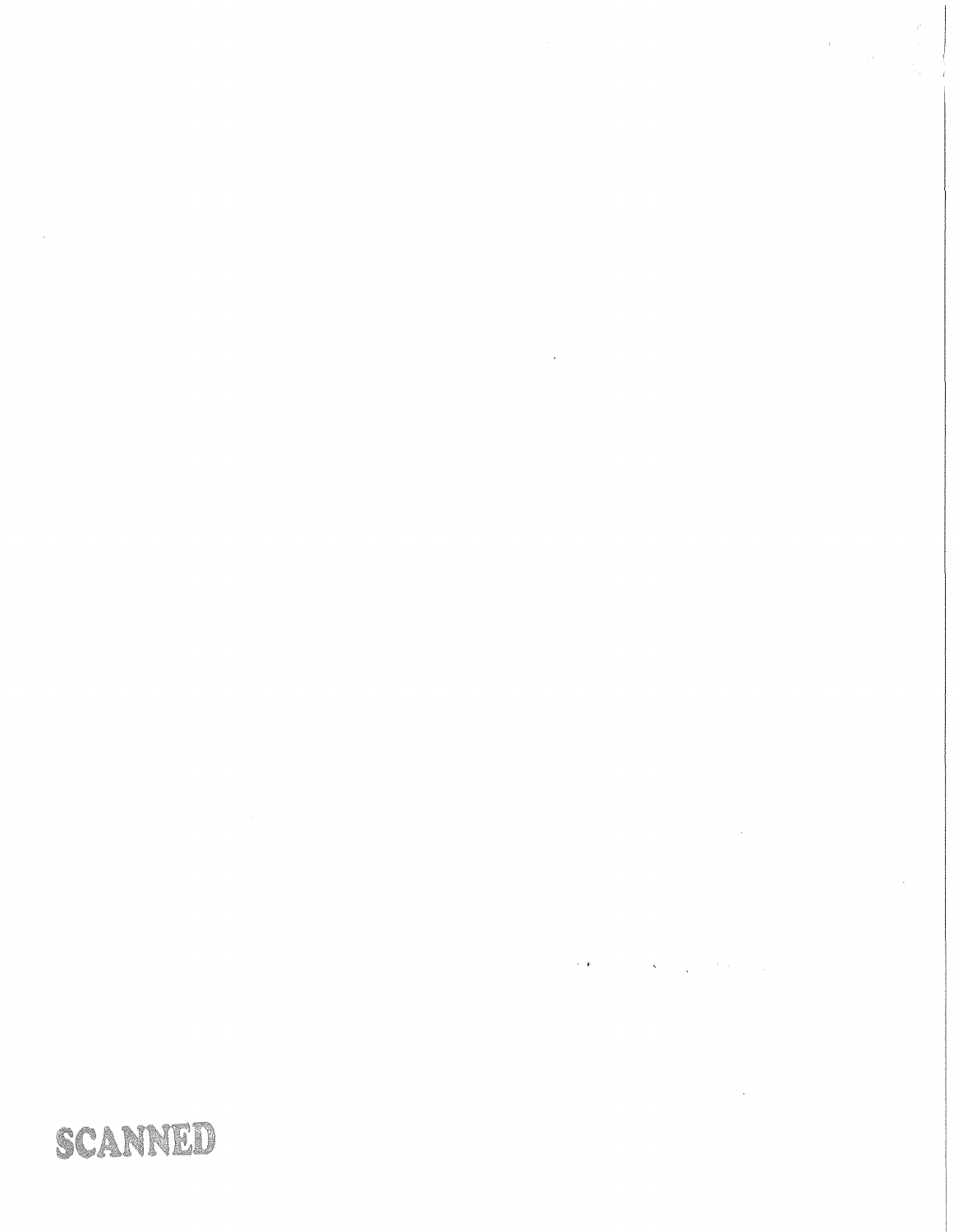#### MODERNIZED DESCRIPTION

A part of the Nissan Chemical America Corporation real estate as described in Document Number 93-29179 in the Office of the Recorder of Tippecanoe County, Indiana and located in the Southwest Quarter of Section 19, Township 24 North, Range 4 West, and the Southeast Quarter of Section 24, Township 24 North, Range 5 West, Tippecanoe Township, Tippecanoe County, Indiana, being depicted on an ALTA/ACSM Land Title survey by TBIRD Design Services, Job No. 15002, being more completely described as follows:

Commencing at a Berntsen Monument marking the location of the Southwest Corner of the Southwest Quarter of said Section 19, thence North 00° 44' 53" West, along the Western line of said Section 19, a distance of 54.21 feet to a P.K. Nail set with metal washer stamped "TBIRD FIRM #0052" (hereinafter referred to as P.K. Nail set) on the centerline of CR 600 North and the POINT OF BEGINNING, said centerline is per the "Tippecanoe County Highway County Road 600N" plans dated November 25, 1968 and September 15, 1975, prepared by H. Stewart Kline Associates and on file in the Office of the Tippecanoe County Highway Department, thence North 72° 55' 07'' West, along said centerline, 89.97 feet to a P.K. Nail set; thence continuing along said centerline, westerly along a tangent curve to the left having a central angle of 16° 51' 02", a radius of 477.46 feet, and an arc length of 140.42 feet to a P.K. Nail set; thence North 89° 46' 09" West, along said centerline and the southern line of the Southeast Quarter of said Section 24, a distance of 1084.19 feet to a P.K. Nail found marking the location of the Southwest corner of the East Half of said Southeast Quarter; thence along the western line of said East Half, North 00°13'47" West, 1666.24 feet to a "Newport" capped rebar; thence South 89°48'53" East, 1299.51 feet to a rebar on the eastern line of the Southeast Quarter of said Section 24; thence along said eastern line, South 00°22'02" East, 446.32 feet to a "TBIRD" capped rebar; thence North 89° 23' 18" East, along the northern line of the South Half of the Southwest Quarter of said Section 19, a distance of 787 .23 feet to a capped rebar found on the western line of the Tippecanoe School Corporation real estate as described in Document Number 04-035035 in said Office of the Recorder, thence South 00° 32' 10" East, along said western line, 1315.20 feet to a P.K. Nail set on the centerline of said CR 600 North, thence South 89° 27' 58" West, along said centerline, 565.82 feet to a P.K. Nail set, thence northwesterly, along said centerline, on a tangent curve to the right having a central angle of 17° 36' 56", a radius of 477.46 feet and an arc length of 146.79 feet to a P.K. Nail set, thence North 72° 55' 07'' West, along said centerline, 79.69 feet to the POINT OF BEGINNING containing 73.61 acres, more or less.

Subject to all easements, rights-of-way and restrictions of record.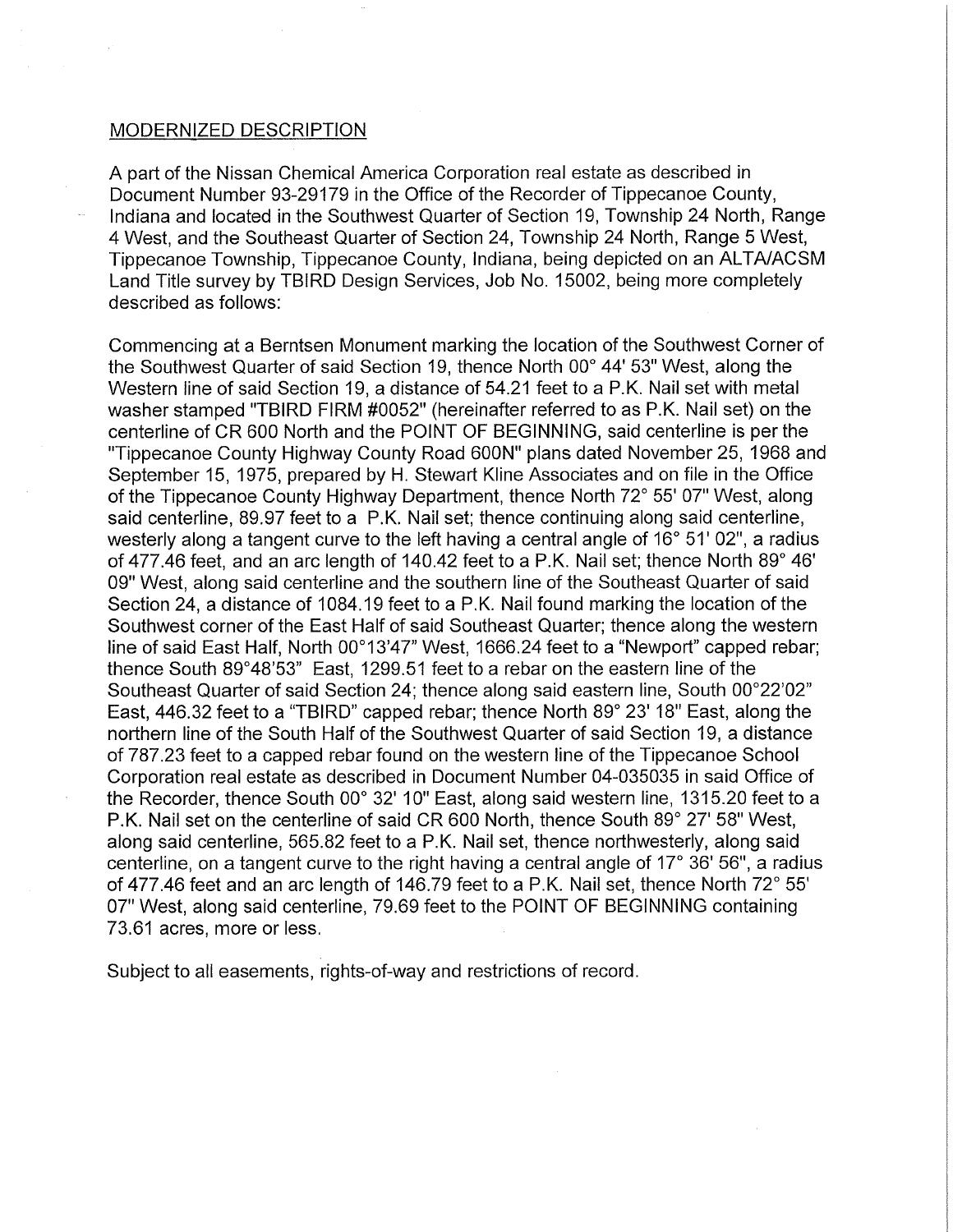$\sim 200$  $\label{eq:2.1} \begin{split} \mathcal{L}_{\text{max}}(\mathbf{z}) = \mathcal{L}_{\text{max}}(\mathbf{z}) \mathcal{L}_{\text{max}}(\mathbf{z}) \end{split}$ 

 $\mathcal{L}^{\text{max}}_{\text{max}}$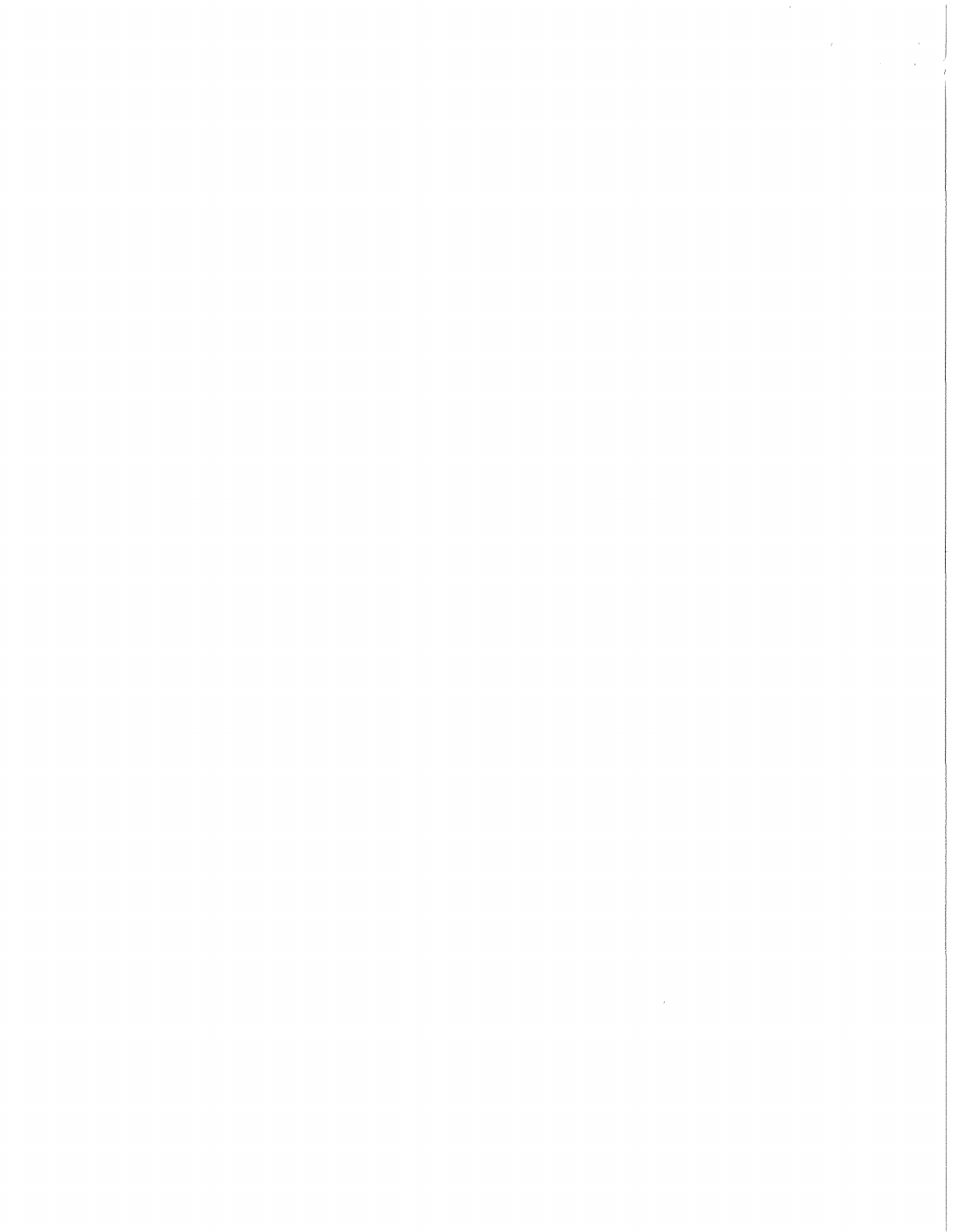THE *:.\_\_\_\_;{/: r e a* Pf *an Commi:J:Jion* 

of T I P P E C A N 0 E C 0 U N T Y

20 NORTH 3RD STREET LAFAYETTE, INDIANA 47901-1209

(765) 423-9242 (765) 423-9154 [FAX] www.tippecanoe.in.gov/apc

SALLIE DELL FAHEY EXECUTIVE DIRECTOR

March 19, 2015 Ref. No.: 15-043

Tippecanoe County Commissioners 20 North 3<sup>rd</sup> Street Lafayette, IN 47901

#### **CERTIFICATION**

RE: **Z-2601--TIPPECANOE DEVELOPMENT II, LLC (R1 to R1B):**  Petitioner is requesting rezoning of 73.61 acres for a single-family subdivision located on the north side of CR 600 N, just west of the Battle Ground Middle School property located on CR 50 W, Tippecanoe 19 (SW) 24-4 and 24 (SE) 24-5. CONTINUED FROM THE FEBRUARY APC DUE TO AN INCONCLUSIVE VOTE.

Dear Commissioners:

As Secretary to the Area Plan Commission of Tippecanoe County, I do hereby certify that at a public hearing held on March 18, 2015 the Area Plan Commission of Tippecanoe County voted 3 yes - 8 no on the motion to rezone the subject real estate from R1 to R1B. Therefore, the Area Plan Commission of Tippecanoe County recommends to the Tippecanoe County Commissioners that the proposed rezoning ordinance be DENIED for the property described in the attachment.

Public Notice has been given that this petition will be heard before the Tippecanoe County Commissioners at their April 6, 2015 regular meeting. Petitioners or their representatives must appear to present their case.

Sincerely,

Julie *Qui Tahy* 

SDF/lmu

Enclosures: Staff Report & Ordinances

cc: John Scheumann, Tippecanoe Development Nissan Chemical Daniel Teder Mike Wolf, Tippecanoe County Building Commissioner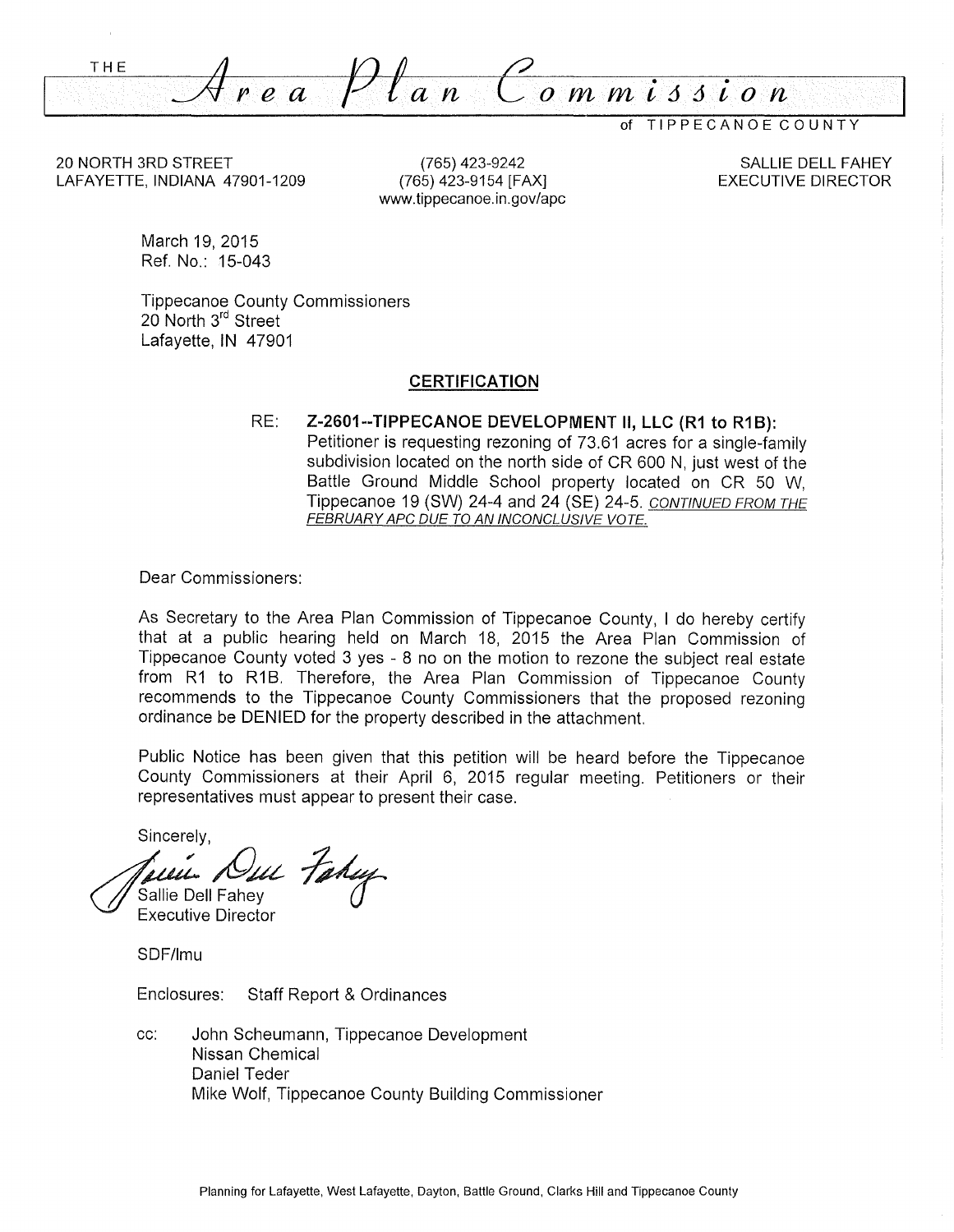$\hat{\mathcal{F}}$ 

 $\hat{\mathbf{y}}$ 

 $\mathcal{L}^{\text{max}}_{\text{max}}$  ,  $\mathcal{L}^{\text{max}}_{\text{max}}$ 

 $\label{eq:2.1} \begin{split} \mathcal{L}_{\text{max}}(\mathbf{r}) & = \frac{1}{2} \mathbf{E} \left[ \mathbf{r} \right] \mathbf{r} \left( \mathbf{r} \right) \\ & = \frac{1}{2} \mathbf{E} \left[ \mathbf{r} \right] \mathbf{r} \left( \mathbf{r} \right) \mathbf{r} \left( \mathbf{r} \right) \\ & = \frac{1}{2} \mathbf{E} \left[ \mathbf{r} \right] \mathbf{r} \left( \mathbf{r} \right) \mathbf{r} \left( \mathbf{r} \right) \mathbf{r} \left( \mathbf{r} \$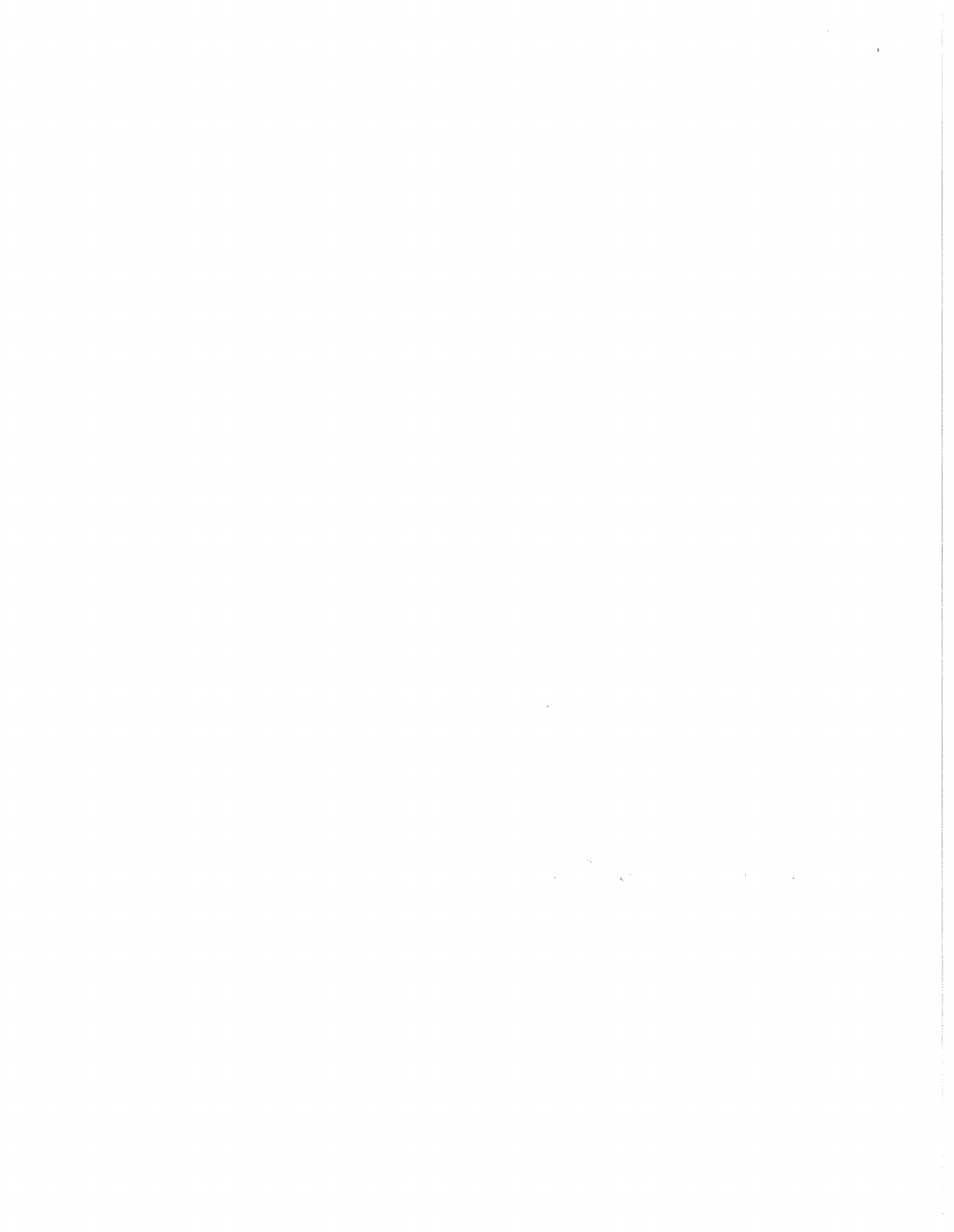# Z-2601 TIPPECANOE DEVELOPMENT II, LLC (R1 to R18)

# STAFF REPORT February 12, 2015

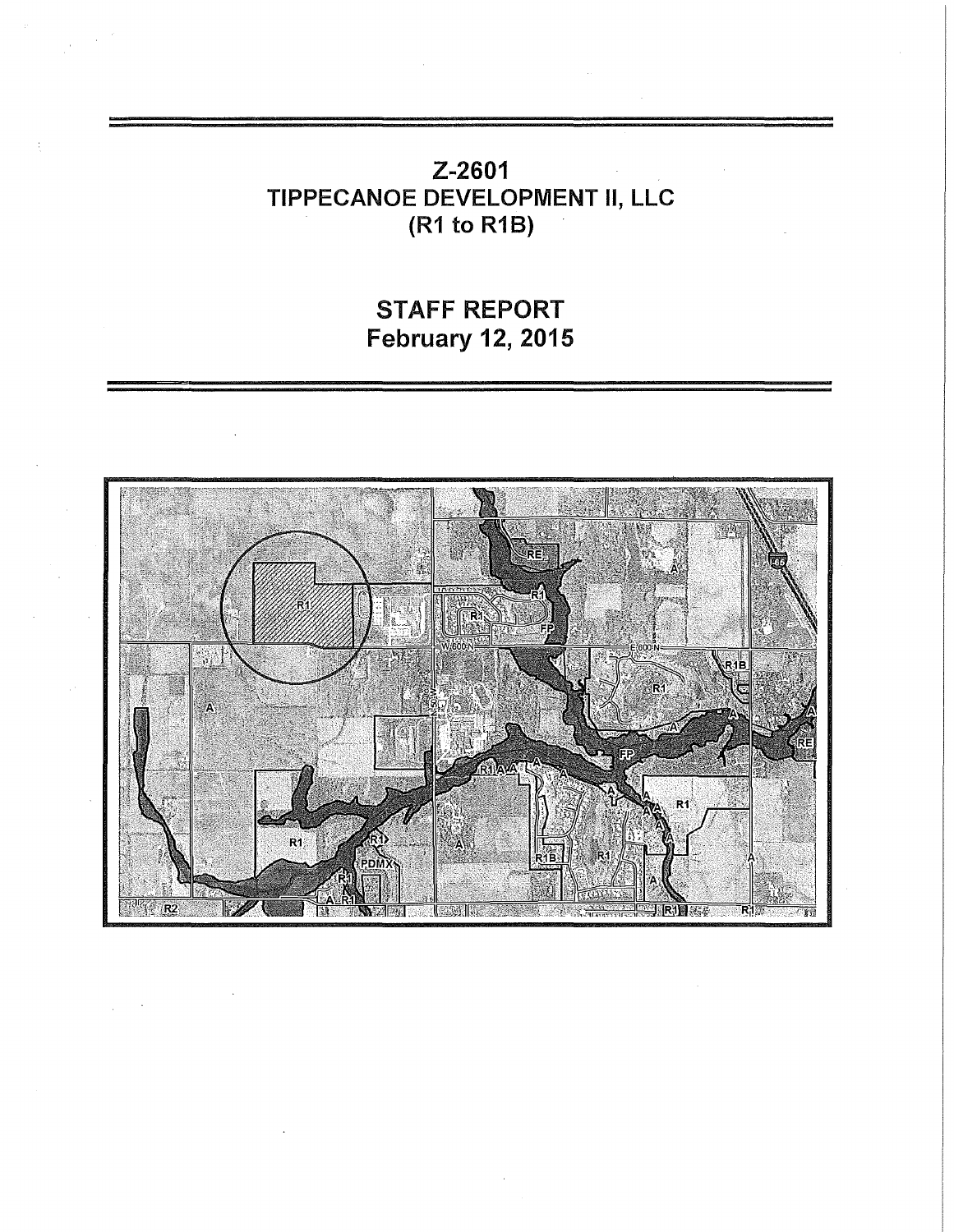

DATE:

U3ER:

**HAT HIME**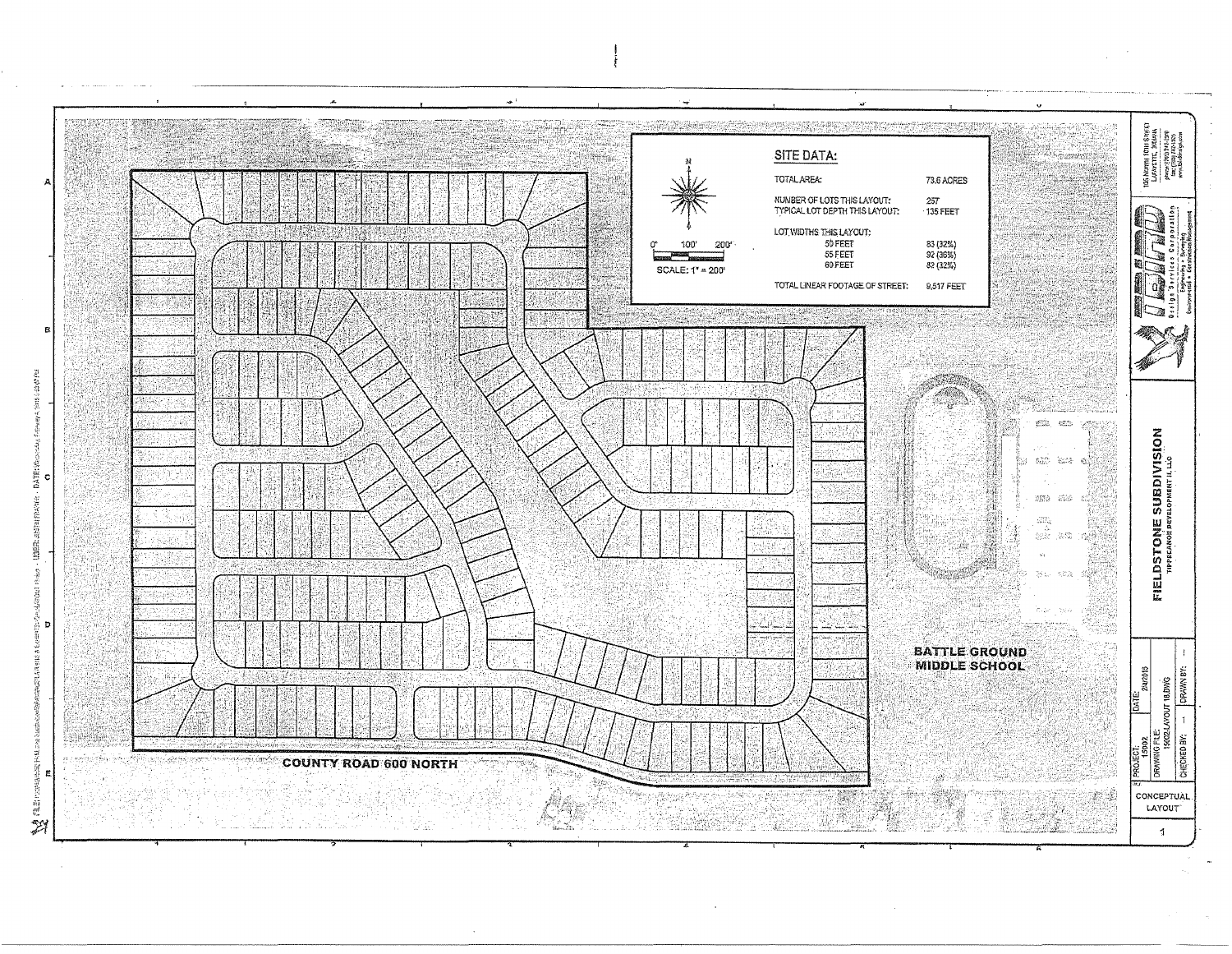# Z-2601 TIPPECANOE DEVELOPMENT II, LLC R1 to R18

Staff Report February 12, 2015

# REQUEST MADE, PROPOSED USE, LOCATION:

Petitioner (signed by member John 8. Scheumann) with consent of the owner (Nissan Chemical America Corp.) and represented by attorney Daniel Teder is requesting rezoning of 73.61 acres for a single-family subdivision located on the north side of CR 600 N, just west of the Battle Ground Middle School property located on CR 50 W, Tippecanoe 19 (SW) 24-4 and 24 (SE) 24-5.

# ZONING HISTORY AND AREA ZONING PATTERNS:

In October 2005, these nearly 74 acres were rezoned from A (Agricultural) to R1 for a proposed 164 lot subdivision that was never developed (Z-2258 and S-3769- Fieldstone Subdivision). There have been several rezones from A to R1 in the immediate area, starting in 1993 for the Harrison High School expansion on the 78 acre property (Z-1552). In 1996 TSC (Tippecanoe School Corporation) successfully rezoned 36 acres for the Burnett Creek Elementary School (Z-1684). In 2001, nearly 60 acres at the northeast corner of CR 50 W and CR 600 N were rezoned to R1 for the now nearly built out Harrison Highlands single-family subdivision (Z-2043). In 2005, TSC rezoned the 50 acre Battle Ground Middle School property, which borders the subject site on the east (Z-2260).

Land to the north, west and south of this site is zoned A.

## AREA LAND USE PATTERNS:

This site is currently open and in crop production. Except for the nearby schools and a number of single-family homes to the southeast, most of the surrounding land is also open and farmed.

# TRAFFIC AND TRANSPORTATION:

The Thoroughfare Plan classifies CR 600 N as a rural secondary arterial. The seasonally adjusted average daily traffic (ADT) volume taken along this site's CR 600 N frontage in 2013 was 2,286 vehicles. The count along CR 50 W, just north of the 600 N intersection, is nearly the same at 2,273. However, east of CR 50 W, the ADT volume along 600 N is about double that at 4,538 vehicles per day. The County Highway Department has commented to staff that overall the CR 600 N pavement is in good condition (resurfaced in 2008), and that the reverse curves are signed and have 40 mph speed advisory plaques.

 $\mathbf{1}$